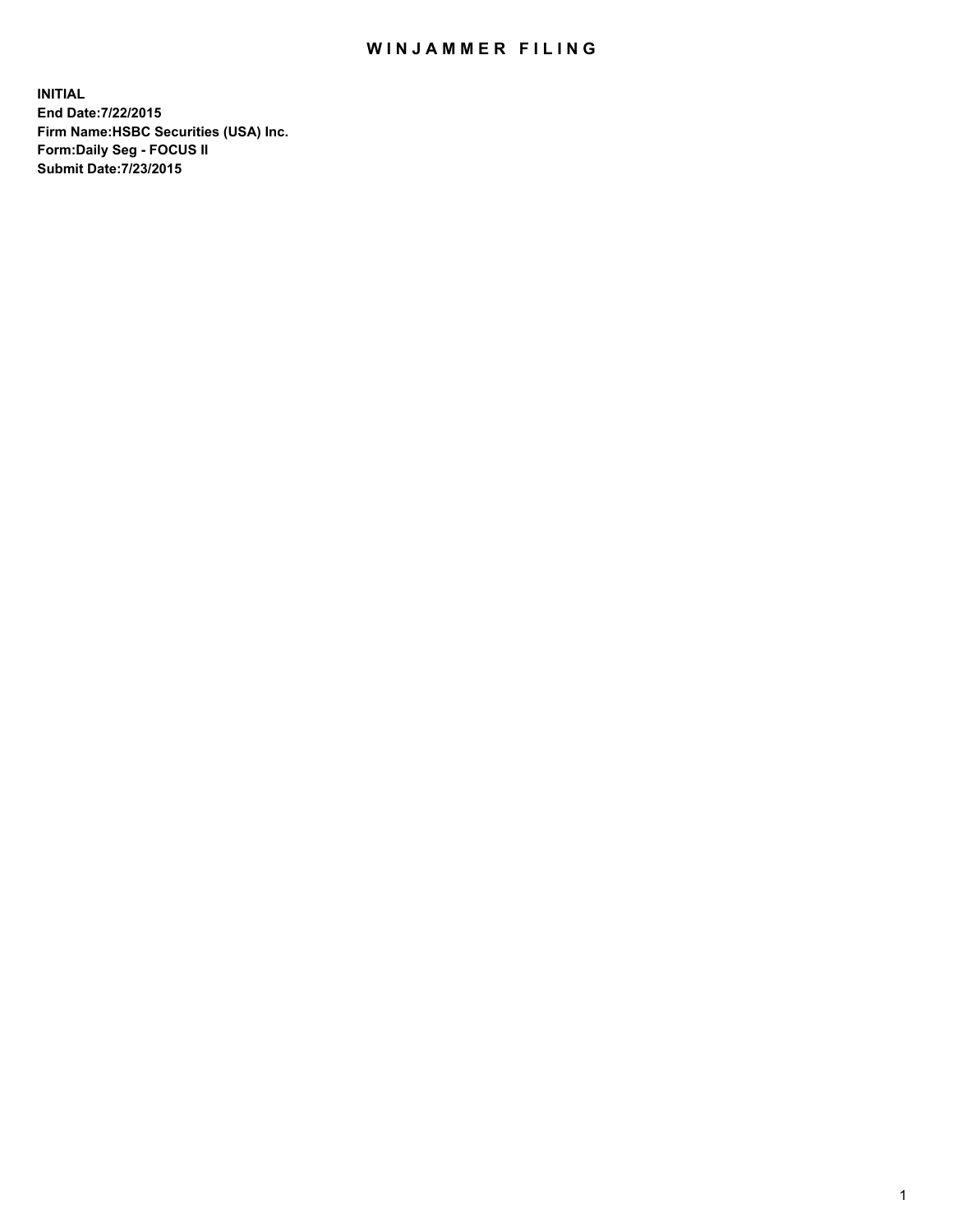## **INITIAL End Date:7/22/2015 Firm Name:HSBC Securities (USA) Inc. Form:Daily Seg - FOCUS II Submit Date:7/23/2015 Daily Segregation - Cover Page**

| Name of Company<br><b>Contact Name</b><br><b>Contact Phone Number</b><br><b>Contact Email Address</b>                                                                                                                                                                                                                          | <b>HSBC Securities (USA) Inc.</b><br>Steven richardson<br>212-525-6445<br>steven.richardson@us.hsbc.com |
|--------------------------------------------------------------------------------------------------------------------------------------------------------------------------------------------------------------------------------------------------------------------------------------------------------------------------------|---------------------------------------------------------------------------------------------------------|
| FCM's Customer Segregated Funds Residual Interest Target (choose one):<br>a. Minimum dollar amount: ; or<br>b. Minimum percentage of customer segregated funds required:%; or<br>c. Dollar amount range between: and; or<br>d. Percentage range of customer segregated funds required between:% and%.                          | 50,000,000<br>00<br>00                                                                                  |
| FCM's Customer Secured Amount Funds Residual Interest Target (choose one):<br>a. Minimum dollar amount: ; or<br>b. Minimum percentage of customer secured funds required:%; or<br>c. Dollar amount range between: and; or<br>d. Percentage range of customer secured funds required between:% and%.                            | 10,000,000<br>0 <sub>0</sub><br>00                                                                      |
| FCM's Cleared Swaps Customer Collateral Residual Interest Target (choose one):<br>a. Minimum dollar amount: ; or<br>b. Minimum percentage of cleared swaps customer collateral required:% ; or<br>c. Dollar amount range between: and; or<br>d. Percentage range of cleared swaps customer collateral required between:% and%. | 70,000,000<br><u>00</u><br><u>00</u>                                                                    |

Attach supporting documents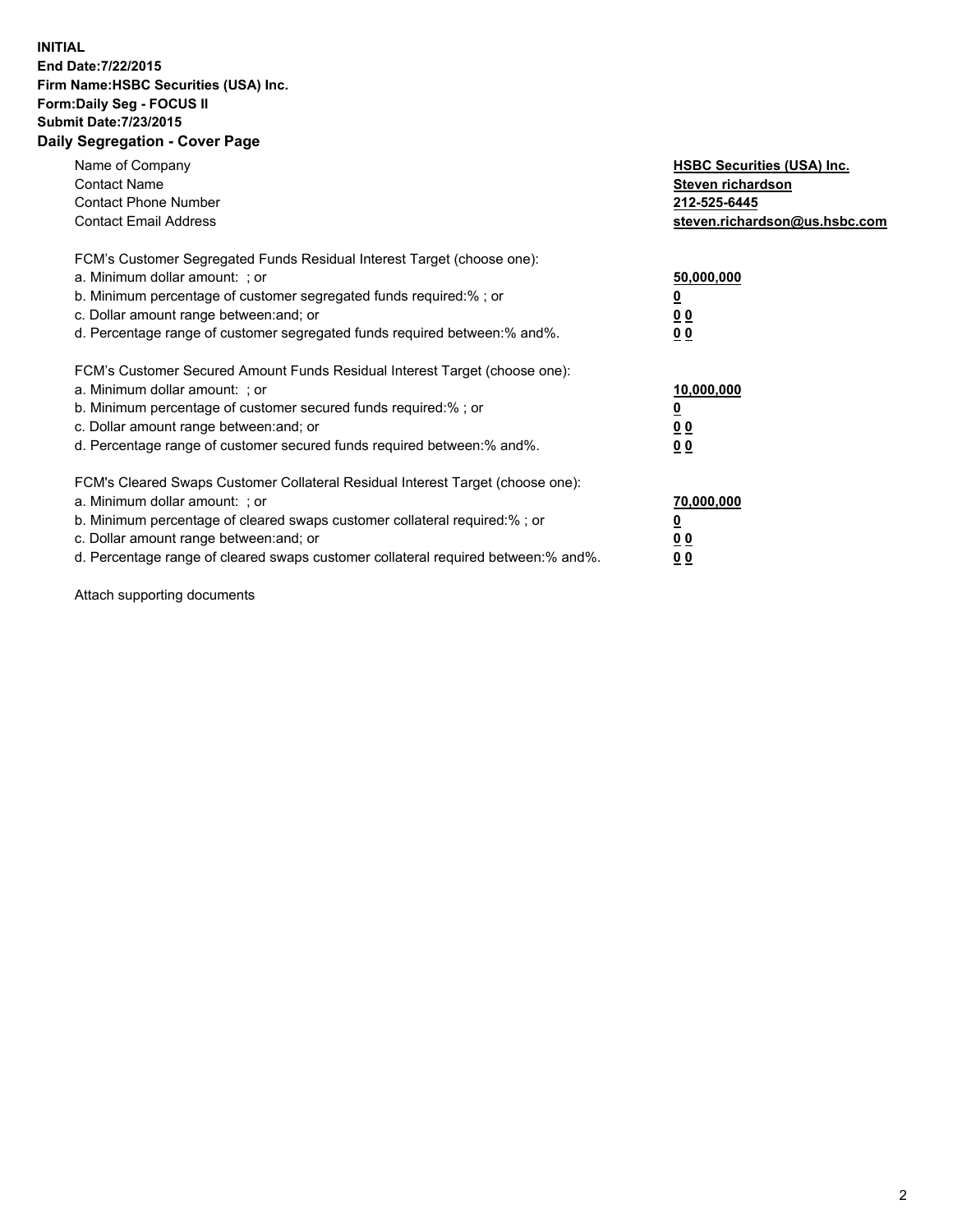**INITIAL End Date:7/22/2015 Firm Name:HSBC Securities (USA) Inc. Form:Daily Seg - FOCUS II Submit Date:7/23/2015 Daily Segregation - Secured Amounts**

Foreign Futures and Foreign Options Secured Amounts Amount required to be set aside pursuant to law, rule or regulation of a foreign government or a rule of a self-regulatory organization authorized thereunder **0** [7305] 1. Net ledger balance - Foreign Futures and Foreign Option Trading - All Customers A. Cash **56,936,075** [7315] B. Securities (at market) **38,978,176** [7317] 2. Net unrealized profit (loss) in open futures contracts traded on a foreign board of trade **559,687** [7325] 3. Exchange traded options a. Market value of open option contracts purchased on a foreign board of trade **0** [7335] b. Market value of open contracts granted (sold) on a foreign board of trade **0** [7337] 4. Net equity (deficit) (add lines 1. 2. and 3.) **96,473,938** [7345] 5. Account liquidating to a deficit and account with a debit balances - gross amount **1,477,969** [7351] Less: amount offset by customer owned securities **-1,477,969** [7352] **0** [7354] 6. Amount required to be set aside as the secured amount - Net Liquidating Equity Method (add lines 4 and 5) **96,473,938** [7355] 7. Greater of amount required to be set aside pursuant to foreign jurisdiction (above) or line 6. **96,473,938** [7360] FUNDS DEPOSITED IN SEPARATE REGULATION 30.7 ACCOUNTS 1. Cash in banks A. Banks located in the United States **26,903,793** [7500] B. Other banks qualified under Regulation 30.7 **0** [7520] **26,903,793** [7530] 2. Securities A. In safekeeping with banks located in the United States **38,978,176** [7540] B. In safekeeping with other banks qualified under Regulation 30.7 **0** [7560] **38,978,176** [7570] 3. Equities with registered futures commission merchants A. Cash **0** [7580] B. Securities **0** [7590] C. Unrealized gain (loss) on open futures contracts **0** [7600] D. Value of long option contracts **0** [7610] E. Value of short option contracts **0** [7615] **0** [7620] 4. Amounts held by clearing organizations of foreign boards of trade A. Cash **0** [7640] B. Securities **0** [7650] C. Amount due to (from) clearing organization - daily variation **0** [7660] D. Value of long option contracts **0** [7670] E. Value of short option contracts **0** [7675] **0** [7680] 5. Amounts held by members of foreign boards of trade A. Cash **71,513,508** [7700] B. Securities **0** [7710] C. Unrealized gain (loss) on open futures contracts **559,687** [7720] D. Value of long option contracts **0** [7730] E. Value of short option contracts **0** [7735] **72,073,195** [7740] 6. Amounts with other depositories designated by a foreign board of trade **0** [7760] 7. Segregated funds on hand **0** [7765] 8. Total funds in separate section 30.7 accounts **137,955,164** [7770] 9. Excess (deficiency) Set Aside for Secured Amount (subtract line 7 Secured Statement Page 1 from Line 8) **41,481,226** [7380] 10. Management Target Amount for Excess funds in separate section 30.7 accounts **10,000,000** [7780] 11. Excess (deficiency) funds in separate 30.7 accounts over (under) Management Target **31,481,226** [7785]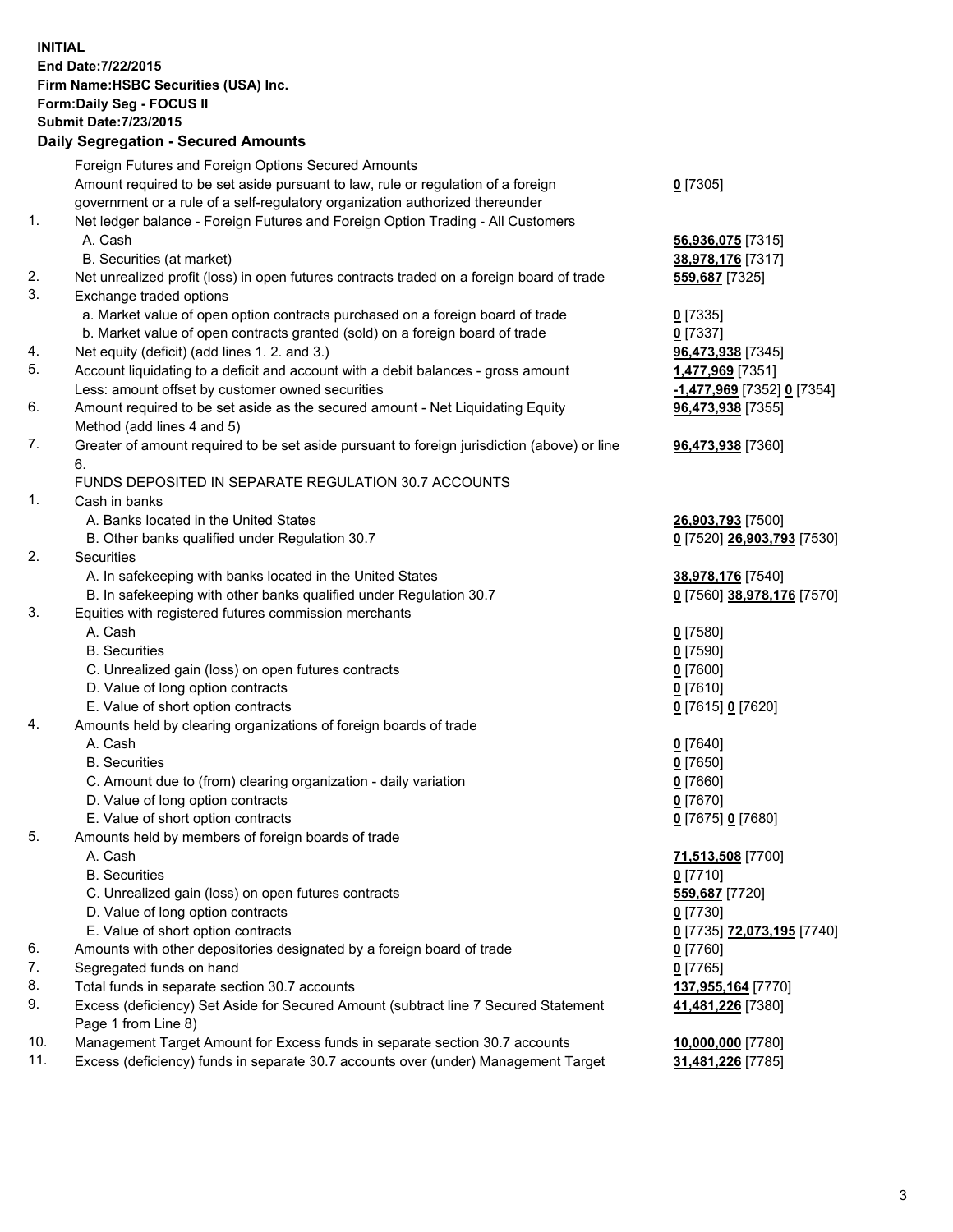|     | <b>INITIAL</b><br>End Date: 7/22/2015<br>Firm Name: HSBC Securities (USA) Inc.<br>Form: Daily Seg - FOCUS II<br><b>Submit Date: 7/23/2015</b> |                             |
|-----|-----------------------------------------------------------------------------------------------------------------------------------------------|-----------------------------|
|     | Daily Segregation - Segregation Statement                                                                                                     |                             |
|     | SEGREGATION REQUIREMENTS(Section 4d(2) of the CEAct)                                                                                          |                             |
| 1.  | Net ledger balance                                                                                                                            |                             |
|     | A. Cash                                                                                                                                       | 29,396,082 [7010]           |
|     | B. Securities (at market)                                                                                                                     | 721,005,229 [7020]          |
| 2.  | Net unrealized profit (loss) in open futures contracts traded on a contract market                                                            | 232,891,471 [7030]          |
| 3.  | Exchange traded options                                                                                                                       |                             |
|     | A. Add market value of open option contracts purchased on a contract market                                                                   | 93,492,439 [7032]           |
|     | B. Deduct market value of open option contracts granted (sold) on a contract market                                                           | $-5,925,163$ [7033]         |
| 4.  | Net equity (deficit) (add lines 1, 2 and 3)                                                                                                   | 1,070,860,058 [7040]        |
| 5.  | Accounts liquidating to a deficit and accounts with                                                                                           |                             |
|     | debit balances - gross amount                                                                                                                 | 1,808,572 [7045]            |
|     | Less: amount offset by customer securities                                                                                                    | -1,808,497 [7047] 75 [7050] |
| 6.  | Amount required to be segregated (add lines 4 and 5)                                                                                          | 1,070,860,133 [7060]        |
|     | FUNDS IN SEGREGATED ACCOUNTS                                                                                                                  |                             |
| 7.  | Deposited in segregated funds bank accounts                                                                                                   |                             |
|     | A. Cash                                                                                                                                       | 11,882,392 [7070]           |
|     | B. Securities representing investments of customers' funds (at market)                                                                        | $0$ [7080]                  |
|     | C. Securities held for particular customers or option customers in lieu of cash (at<br>market)                                                | 133,381,348 [7090]          |
| 8.  | Margins on deposit with derivatives clearing organizations of contract markets                                                                |                             |
|     | A. Cash                                                                                                                                       | 26,937,792 [7100]           |
|     | B. Securities representing investments of customers' funds (at market)                                                                        | 269,572,500 [7110]          |
|     | C. Securities held for particular customers or option customers in lieu of cash (at<br>market)                                                | 587,623,880 [7120]          |
| 9.  | Net settlement from (to) derivatives clearing organizations of contract markets                                                               | 3,878,603 [7130]            |
| 10. | Exchange traded options                                                                                                                       |                             |
|     | A. Value of open long option contracts                                                                                                        | 93,492,439 [7132]           |
|     | B. Value of open short option contracts                                                                                                       | -5,925,163 [7133]           |
| 11. | Net equities with other FCMs                                                                                                                  |                             |
|     | A. Net liquidating equity                                                                                                                     | 49,191,075 [7140]           |
|     | B. Securities representing investments of customers' funds (at market)                                                                        | 0 [7160]                    |
|     | C. Securities held for particular customers or option customers in lieu of cash (at<br>market)                                                | $0$ [7170]                  |
| 12. | Segregated funds on hand                                                                                                                      | $0$ [7150]                  |
| 13. | Total amount in segregation (add lines 7 through 12)                                                                                          | 1,170,034,866 [7180]        |
| 14. | Excess (deficiency) funds in segregation (subtract line 6 from line 13)                                                                       | 99,174,733 [7190]           |
| 15. | Management Target Amount for Excess funds in segregation                                                                                      | 50,000,000 [7194]           |
| 16. | Excess (deficiency) funds in segregation over (under) Management Target Amount                                                                | 49,174,733 [7198]           |

Excess